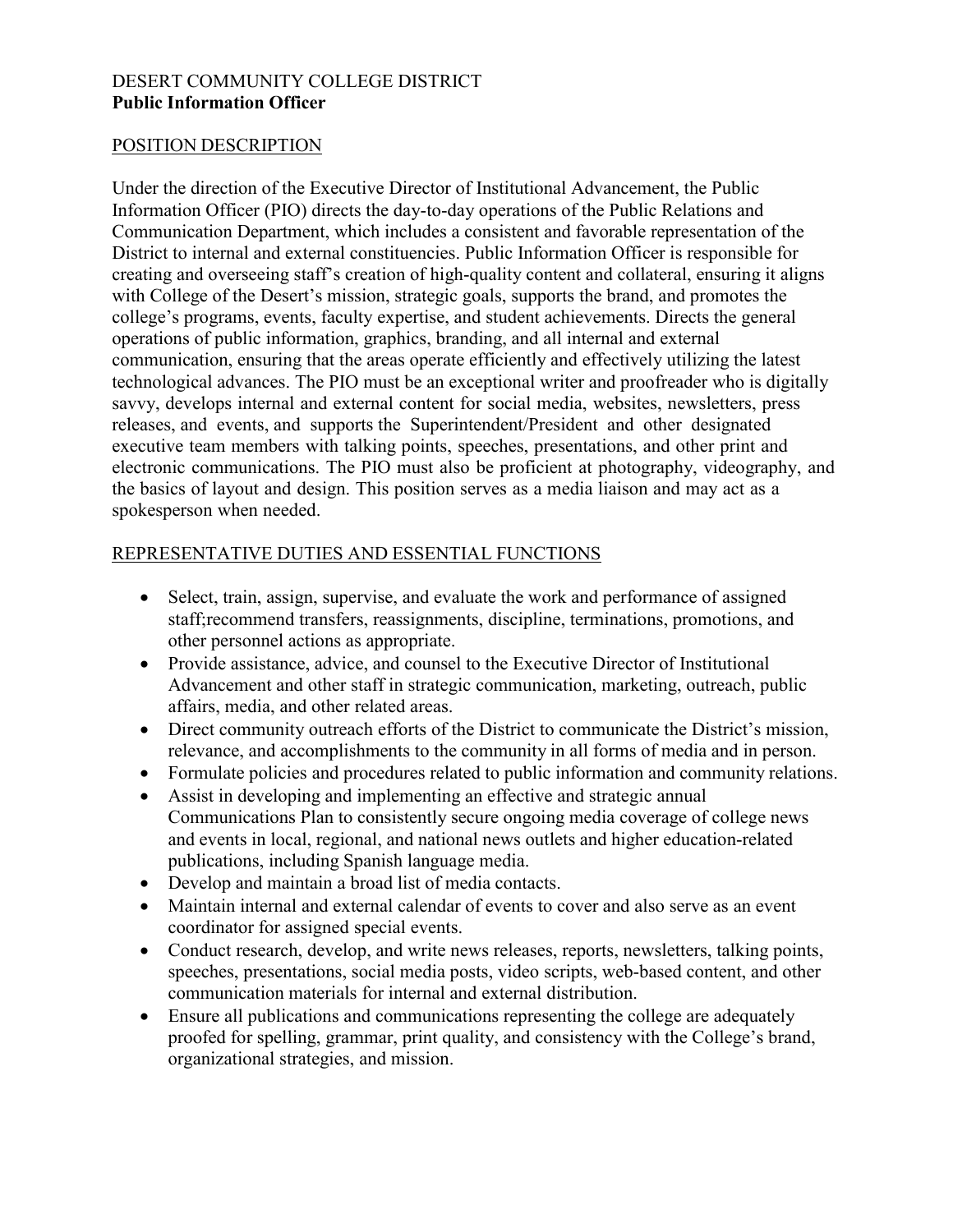- Assist in producing the Annual Report, State of the College, Commencement, FLEX, and other major college events and reports, as assigned. Oversee the creation of collateral materials for internal and external audiences.
- Establish and manage positive and effective working relationships with the media and personnel from other organizations, creating good public relations for College of the Desert and assisting the Executive Director in their spokesperson role; respond to media inquiries and create news releases for the appropriate media in a timely manner. Act as college spokesperson as necessary.
- Manage the college's public information responses per the Freedom of Information Act (FOIA) and California Public Records Act (CPRA). Maintain records of FOIA/CPRA requests and responses. Develop and update Board policy and procedure for responding to public records requests.
- In coordination with the Office of Information Technology, direct and manage the policies, procedures, standards, presentation, and content of the District's website and social media outlets, including Facebook, Twitter, Instagram, etc.
- Develop and manage the budget for public information.
- Manage campus fidelity to the college style guide, brand images, logos, stationery, etc.
- Oversee the photography and videography of college events for use on websites, publications, and the college's image library and archives.
- Assist in providing media guidance to the leadership team and ensure they have the correct information to deliver appropriate messages during interviews with the media.
- Serve as author and reviewer of executive communications, speeches, and letters, as needed.
- Oversee the coordination of the content and consistency of design and branding of college web, portal pages, and social media. Provide input regarding website navigation.
- Assist departments in the preparation, messaging, editing, and dissemination of print and digital public information materials and special event promotion for all college constituent groups while ensuring brand standards and AP writing style are maintained.
- Assist with government and legislative affairs; stay current on and monitor state and federal legislative proposals affecting community colleges; updates and advises College leadership and staff about relevant policy proposals and actions works with College staff to analyze potential impacts on the College; communicates with the College community to inform them of relevant government issues; advocate on behalf of the District with elected officials in support/opposition of legislation, capital projects, and public policy issues both state and federal.
- Coordinate and conduct campus tours for community members and other dignitaries as requested. Provide support as requested to the Foundation for tours for potential donors. Collaborate with the Director of Student Life and Student Ambassadors as appropriate. Develop and oversee college-wide protocol for tours in collaboration with others.
- Act as the campus liaison to KCOD radio, Chaparral newspaper, and other student communication organizations and clubs, as assigned.
- Assist the Executive Director in directing crisis communications and communications related to emergency preparedness/planning. Serve as District Public Information Officer on the district Emergency Response Team.
- Develop and maintain campus signage/wayfinding systems and maps as needed and maintain accuracy of campus signage.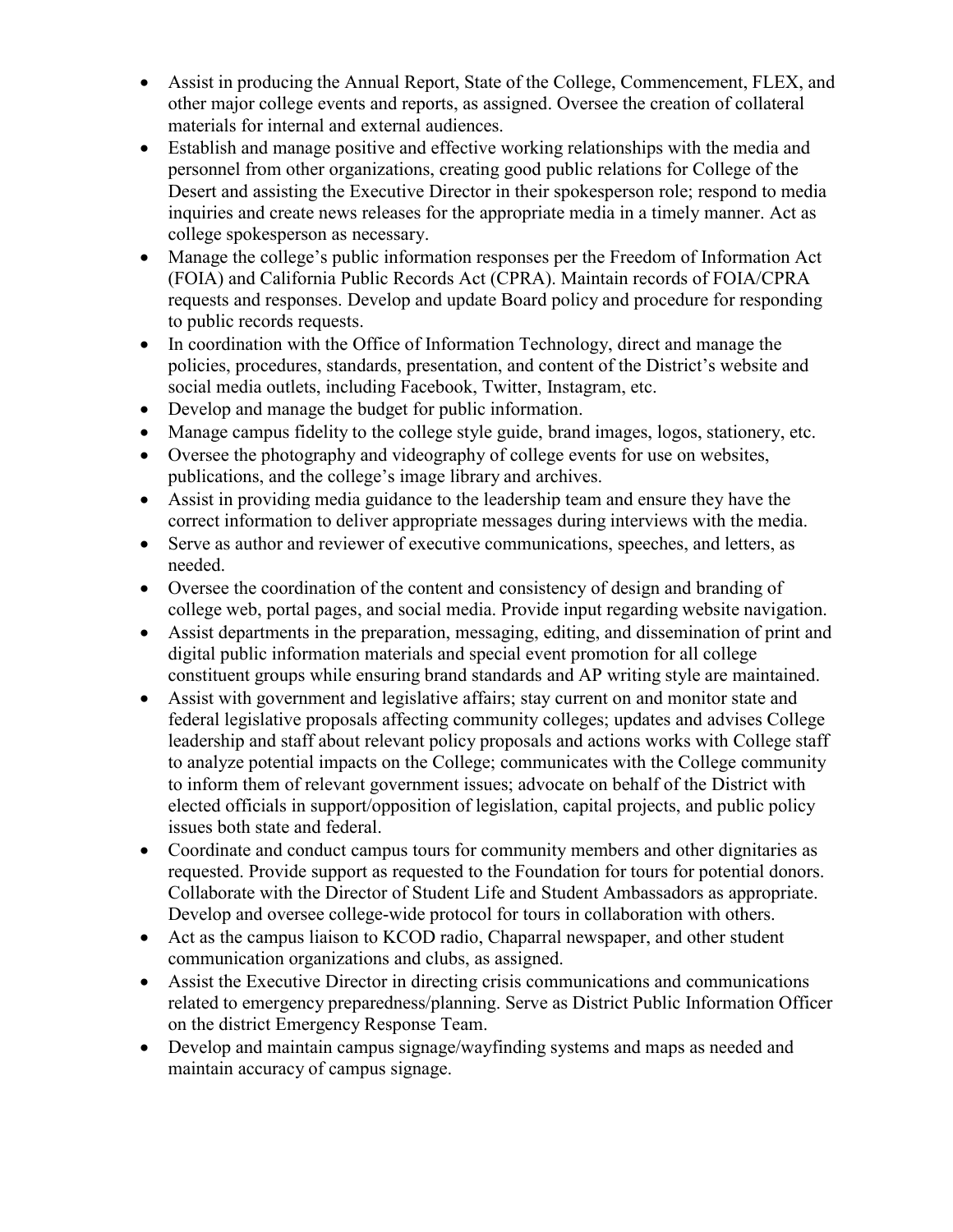- Maintain accurate and active Speakers Bureau of campus specialists in various subject areas to respond to community requests and perform outreach activities in the community.
- Meet schedules and timelines, organize multiple projects efficiently and effectively and carry out required project details.
- Seek and participate in professional development, and campus committee activities.
- Represent the College at a variety of community and organizational events.
- Work collaboratively with the College of the Desert Foundation, Alumni Association and other auxiliary entities to ensure messaging is aligned, accurate and in compliance with College branding guidelines.
- Ensure accessibility of webpages, media, and materials created.
- Perform other work-related duties as assigned.

## **JOB REQUIREMENTS**

Experience working in communications, public relations and/or media relations; managing projects; developing and implementing communication strategies; creating targeted content; writing news-style articles, newsletters, news releases, speeches, talking points, social media, etc.; editing and proofreading; taking photos and videos; supervising staff; leading projects; coordinating public events and developing messaging plans;

Skill in organization and planning; meeting deadlines; building collaborative relationships; verbal and written communication; self-motivation; and innovation.

# **KNOWLEDGE AND ABILITIES**

### **Knowledge of:**

Knowledge of internal and external communication strategies; current trends in digital media/social media; AP style; communication practices and techniques, including social media; crisis communications strategies, planning, and implementation; methods and techniques of facilitating meetings and conducting presentations; correct structure and content of the English language, composition, spelling, and grammar; punctuation, media production, communication, and dissemination techniques and methods, including electronic and print; business and management principles of communication, planning, time management, budget development, and supervising and motivating employees; District board policies, administrative procedures, institutional goals, and their implementation; local, state, and federal policies, procedures, laws, and regulations governing community colleges; modern office technology and practices, procedures and equipment including Microsoft Office; understanding and sensitivity to the diverse backgrounds of college personnel, students, and community members; the basics of design, layout, and print production, website development, and content management; photographic and video techniques and operation of digital camera equipment; modern equipment and communication tools, including computers and graphic software programs relevant to work performed.

### **Ability to:**

Ability to think creatively and strategically; evaluate the work of assigned staff and provide constructive feedback; respond to communication-related issues in a timely manner; adapt to varied situations; quickly adjust priorities; work closely and cooperatively with all campus